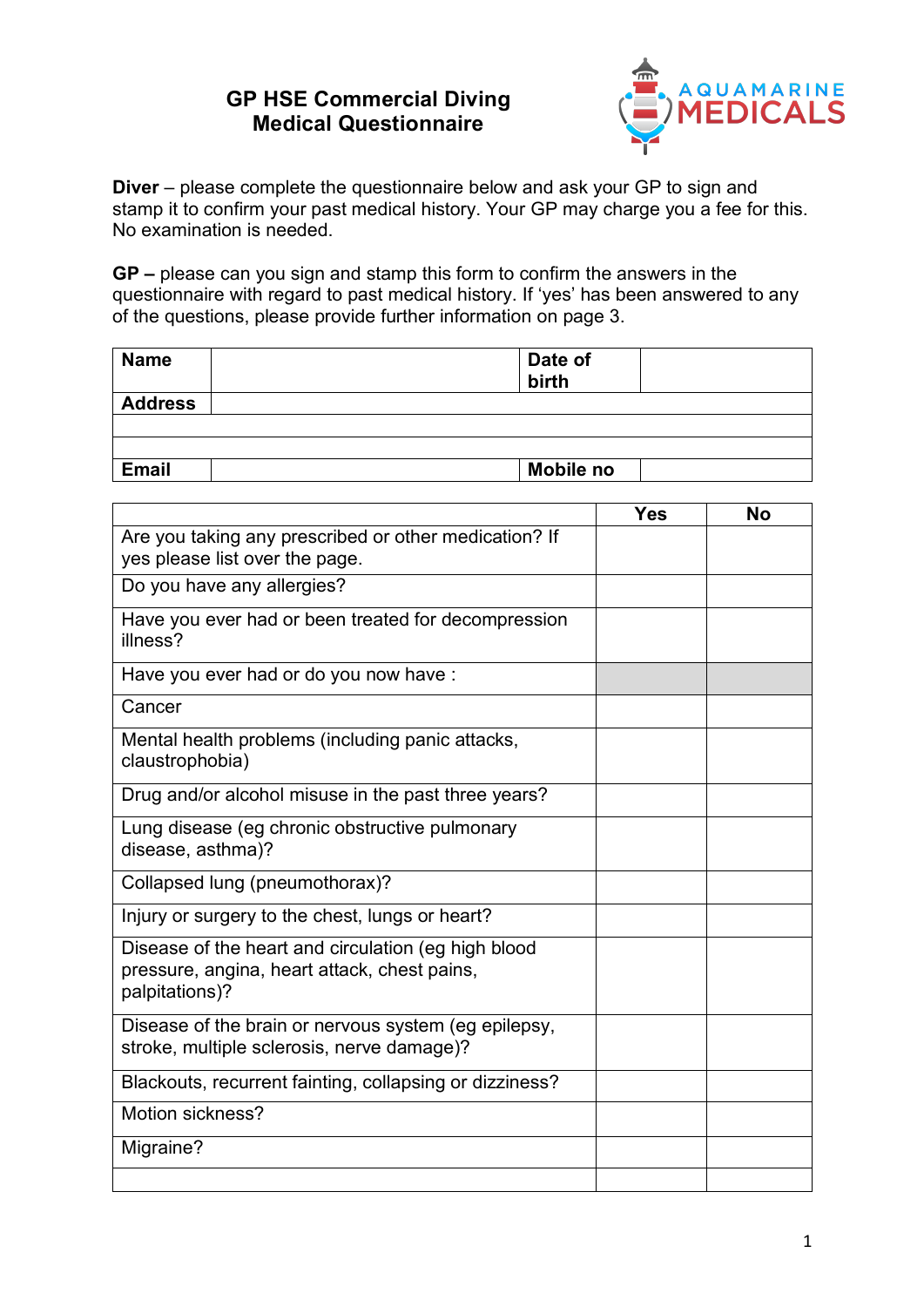|                                                                                                     | <b>Yes</b> | <b>No</b> |
|-----------------------------------------------------------------------------------------------------|------------|-----------|
| Head injury with loss of consciousness or surgery to the<br>head?                                   |            |           |
| Bone or joint problems or surgery (eg sciatica, spinal<br>surgery, arthritis)?                      |            |           |
| Ear, nose, throat or sinus problems?                                                                |            |           |
| Eye problems (eg loss of vision, double vision)?                                                    |            |           |
| Diabetes or other hormone problems?                                                                 |            |           |
| Urinary or kidney problems or (males only) prostate<br>problems?                                    |            |           |
| Stomach or intestinal problems or surgery (including<br>stomas)?                                    |            |           |
| Skin disease                                                                                        |            |           |
| Blood or bleeding disorders?                                                                        |            |           |
| Infectious / contagious diseases (for instance TB,<br>hepatitis)                                    |            |           |
| Jaundice or liver disease?                                                                          |            |           |
| Allergies                                                                                           |            |           |
| Have you seen a consultant or specialist for any other<br>medical problem not covered by the above? |            |           |
| Females only:                                                                                       |            |           |
| Are you pregnant or likely to be pregnant?                                                          |            |           |
| Have you had or do you have any gynaecological<br>problems?                                         |            |           |

**Candidate diver** - I certify that the above answers are correct:

Signature..................................................................... Date........................

**GP** - I confirm the medical history above and have provided further information to questions that have been answered 'yes' on the next sheet.

Signature..................................................................... Date........................

Practice stamp